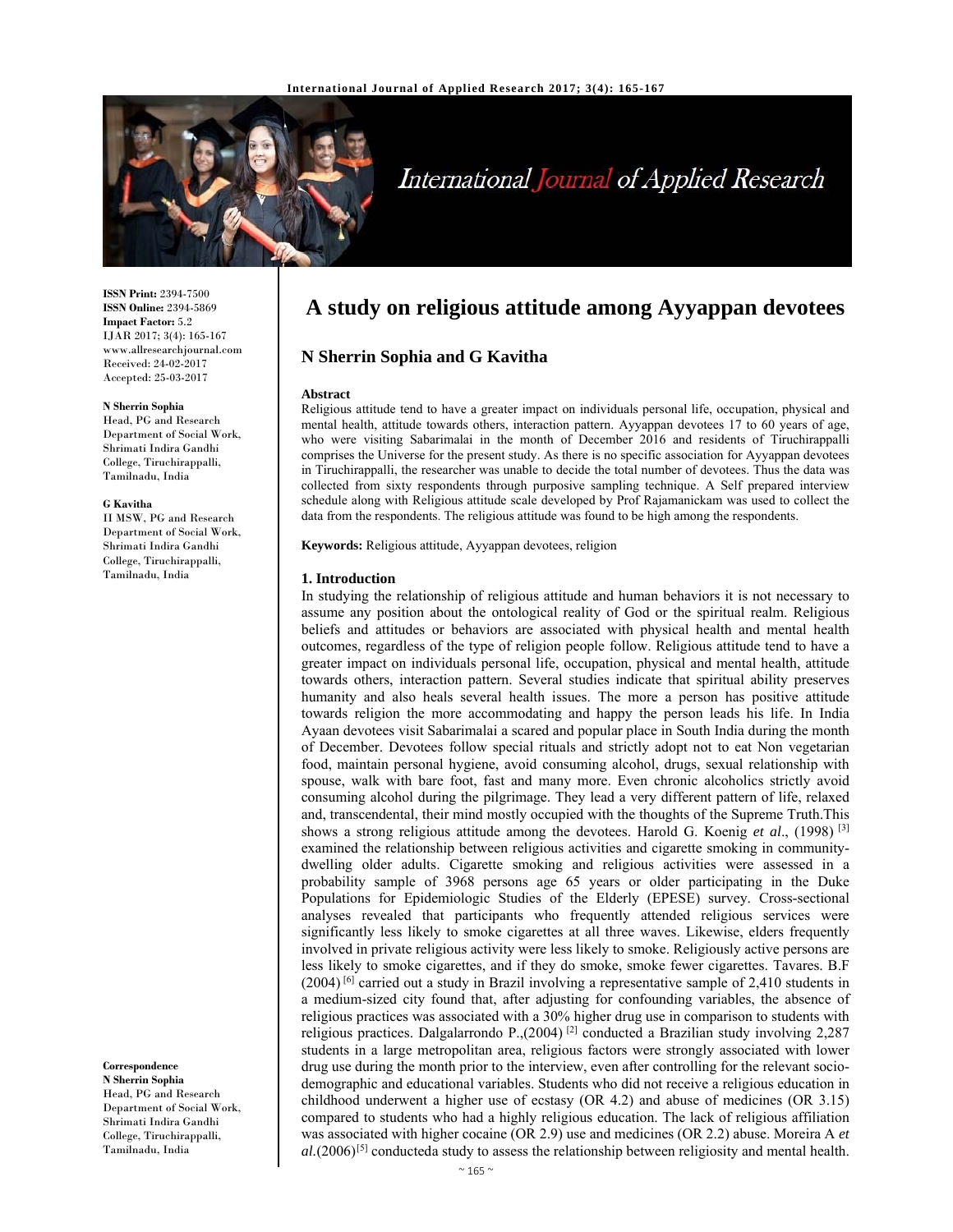They found that higher levels of religious involvement are positively associated with indicators of psychological wellbeing (life satisfaction, happiness, positive affect, and higher morale) and with less depression, suicidal thoughts and behavior, drug/alcohol use/abuse. Usually the positive impact of religious involvement on mental health is more robust among people under stressful circumstances (the elderly, and those with disability and medical illness). There is evidence that religious involvement is usually associated with better mental health. Jesse D E et al. (2004)<sup>[4]</sup> studied the relationships of spirituality and psychosocial well-being to health risk behaviors in pregnant Appalachian women through a descriptive study of 120 women between 16 and 28 weeks of pregnancy. The instruments used were the Spiritual Perspective Scale and religiosity items from the Jarel Well-Being Scale. Psychosocial well-being was measured by the Prenatal Psychosocial Profile. Four items measured health risk behaviors. It was observed that higher levels of spirituality (spiritual perspective and religiosity) were significantly correlated with greater satisfaction with social support, higher levels of self-esteem, and decreased levels of smoking. Aghili. M and Kumar. G. V (2008) [1] conducted a study on feeling of happiness among Iranian population. The sample consists 1491 employees of which 744 were males and 747 were female. Religious attitude was measured by using Rajmanickam's Religious Attitude Scale and happiness was measure with The Oxford Happiness Questionnaire by Hills & Argyle. The revealed that religious attitude were found to be highly correlated with Happiness. Higher the religious attitude, higher was the happiness.

Though religion as played a vital role in the life's of Indian people, research on religious attitude of Ayyappan devotees have not been carried out. Most of the research portraits spirituality, religious attitude of various groups of people, religion and health, religion and treatment. Many were repetition of similar concepts. Because of this tautology, the researcher considered to carry out a research study on religious attitude of Ayyappan Devotees.

# **1.1 Objectives**

- To study the sociodemographic details of the respondents.
- To assess the religious attitude among the respondents.

# **2. Methods and Materials**

Ayyappan devotees 17 to 60 years of age, who were visiting Sabarimalai in the month of December 2016 and residents of Tiruchirappalli comprises the Universe for the present study. As there is no specific association for Ayyappan devotees in Tiruchirappalli, the researcher was unable to decide the total number of devotees. Thus the data were collected from 60 respondents through purposive sampling technique. A Self prepared interview schedule along with Religious attitude scale developed by Prof Rajamanickam was used to collect the data from the respondents.

# **2.1 Major Findings**

The findings revealed that 35% were above 31 years of age. 42% per cent were undergraduates. 77% belong to nuclear family. 62% were from rural background. 48% were working in private companies. 45% of the respondents monthly income ranges above Rs 10,000. 50% were married. 45% reported that they witnessed testimonies of others which inspired them to become an Ayyappan

devotee. 45% of the respondents were devotees for more than 5years. 70% reported that they do not consume alcohol during the pilgrimage. While analysing how they would cope with the urge to drink or as intense thoughts about alcoholism 35% reported that they would dissuade the thought by actively involving themselves in group worship, singing devotional songs and so on. 40% said that they had a sense of self satisfaction after the visit. 52% of the respondents reported that they had developed good attitude like humanity.

With regard to religious attitude it was observed that 60 per cent of the respondents religious attitude was found to be high. There is no significant difference between the respondents marital status and with religious attitude. There is no significant association between age of the respondents and religious attitude. There is no significant association between educational qualification of the respondents and religious attitude. There is a significant variance between the age of the respondents and with religious attitude. There is a no significant variance between the educational status of the respondents and with religious attitude.

# **3. Discussion**

Having a positive attitude towards ones religion can make a disorganized man to an organized human being. Teaching the importance of religion should start from home. Parents should practice children to follow their respective religion and follow the Holy Scriptures which would help in promoting moral values. Religion can play a vital role in treating diseases. Having a positive attitude towards any religion can make a sick person have inner healing and positive attitude towards health and life. Several studies shows that having a positive attitude towards religion have healed deadly diseases like cancer, skin diseases, alcoholism and several diseases including mental illness . Religious attitude of person can also be used as a mode of treating sick people.

Ayyappan devotees control consumption of alcohol and smoking habit during their pilgrimage visit to Sabarimalai, this have surprised psychologist and medical practitioners. It shows a strong religious attitude among the respondents. Medical practitioners and researchers should observe these attitudes for further research and could utilize such positive religious attitude of people, despite of their religious background, for treating and preventing alcoholism, substance abuse and also in promoting positive wellbeing.

# **4. References**

- 1. Aghili M, Kumar GV. Relationship between Religious Attitude and Happiness among Professional Employees, Journal of the Indian Academy of Applied Psychology, 2008; 34:66-69.
- 2. Dalgalarrondo P, Soldera MA, Correa Filho HR, Silva CA. Religion and drug use by adolescents. Rev Bras Psiquiatr. 2004; 26(2):82-90.
- 3. Harold G. Koenig, Linda K. George, Harvey J. Cohen, Judith C. Hays, David B. Larson, and Dan G. Blazer The Relationship Between Religious Activities and Cigarette Smoking in Older Adults- Journal of Gerontology; Medical Sciences, 1998; 53(6):426-434.
- 4. Jesse DE, Reed PG, Effects of spirituality and psychosocial well-being on health risk behaviors in Appalachian pregnant women. J Obstet Gynecol Neonatal Nurs. 2004; 33(6):739-47.